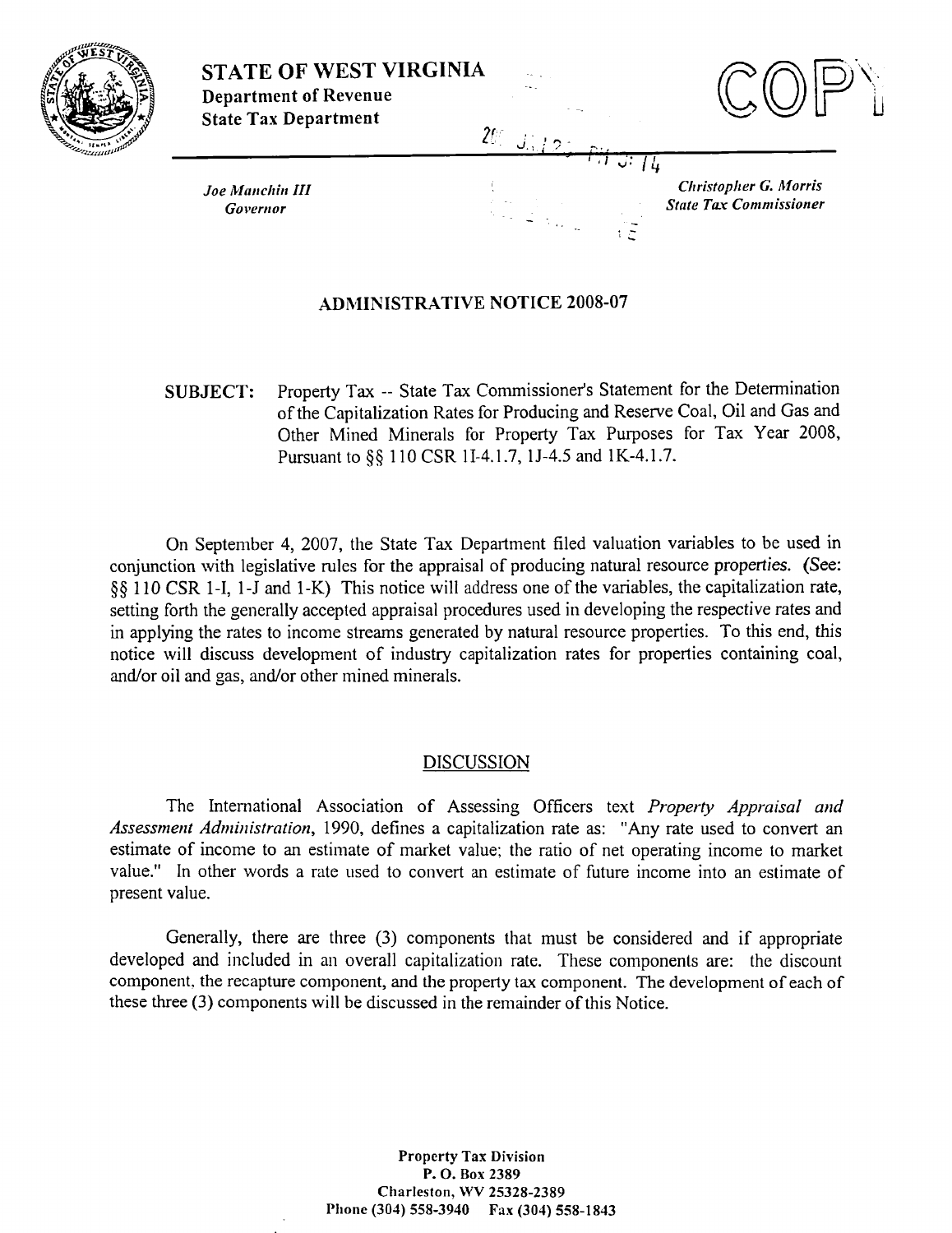# DISCOUNT COMPONENT

Of the three (3) generally accepted methods of estimating a discount component, the bandsof-investment method and the summation method have received primary consideration. Consideration was given to use of the comparison method; however, the Tax Department is of the opinion that the bands-of-investment and summation methods are the more appropriate methods to employ for properties containing coal, and/or oil and gas, and/or other mined minerals as there are a limited number of sales of these types of properties and these methods lend themselves more readily to the conversion of the equity rate portion of the discount component to a pre-tax rate.

The first step in the process is to construct a capital structure. The capital structure of an industry depicts typically the sources of capital financing (i.e.: what portion of the total capital financing is raised through debt and through equity financing). The Tax Department developed an average industry capital structure based on mining and oil and gas industries as grouped in Moody's Industrial Manual and the Value Line Investment Survey. The capital structure was segregated into percentages of capital financing generated through debt and through equity financing in order to develop a profile for typical leveraging characteristics by type industry. (Equity financing represents capital acquired through sale of stock and earnings retention and debt financing represents capital acquired through issuance of instruments of debt.)

Once the capital structure had been established a return on investment is developed for each financing band. The Tau Department analyzed the financial information of companies grouped by industry in the Value Line Investment Survey in order to develop a return by type industry for common stocks. This "after-tax" return was then adjusted to a "pre-tax" return where applicable and used in developing the equity portion of the discount component.

The debt return for the debt finance band was established, for each industry, through analysis of loan rates extracted fiom questionnaires received from lending institutions. Once a safe rate and a risk rate are developed fiom the previously mentioned analysis, a management rate (for management of investment portfolios). a nonliquidity rate (time required to sell the investment), and an inflation rate (rate used to adjust the discount component to a real rate net of inflationary expectations) are estimated. A synthesis of these rates (as illustrated in Attachment I) is then used to develop the discount component.

## RECAPTURE COMPONENT

The discount component previously discussed provides an investor with a rate of return-oninvestment (interest). The second capitalization rate component, recapture, provides the investor with a return-of-investment principal (i.e.: provides an estimate of return necessary for the investor to recover the principal invested). Once a capitalization rate has been developed for coal. oil and gas, and other mined mineral properties, the income series is discounted to present worth through selection of a mulliplier(s) extracted from a standard mid-year life Inwood table. The Inwood table has a factor for recapture built into the table coefficients thus removing the need to separately accommodate for recapture in the capitalization rate.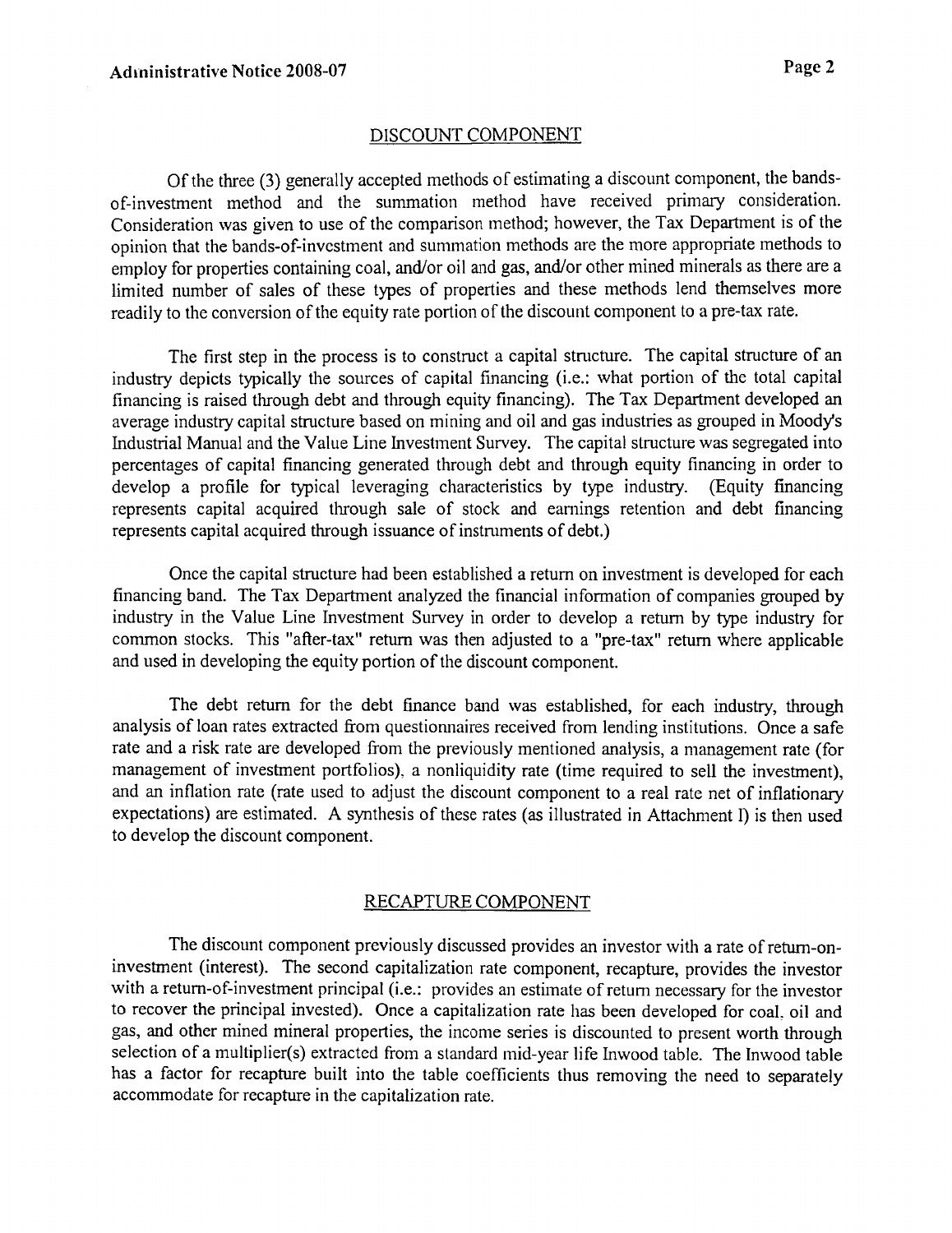## PROPERTY TAX COMPONENT

The third component, property taxes, was derived by multiplying the assessment rate by the statewide average of tax rates on Class 111 property. Tax Department research indicates that in addition to royalty rates negotiated in producing coal property leases, property taxes are customarily paid by the coal producer. Thus the capitalization rate for producing coal properties does not contain a property tax component as the income stream does not contain income to be used to pay property taxes.

# APPLICATION

The summation of the previously discussed components (i.e.: discount, recapture, and property tax components) yields a reasonable estimate for the overall capitalization rate. The overall capitalization rate is used to select the factor(s) from a standard mid-year life Inwood table  $(i.e.:$  present worth of one  $(1)$  per period) that converts the income stream $(s)$  into an estimate of present worth.

For more information concerning the development of capitalization rates for producing natural resource properties see **\$8** 110 CSR 1-1, 1-J and I-K, or contact the State Tax Department at (304) 558-3940.

Issued:  $1 - 28 - 08$ 

Christopher G. Morris State Tax Commissioner West Virginia State Tax Department

State **Tax** Department Property Tax Division P. 0. Box 2389 Charleston, WV 25328-2389

Operator on Duty 8:30 am - 5:00 pm Monday through Friday Phone: (304) 558-3940 FAX: (304) 558- 1843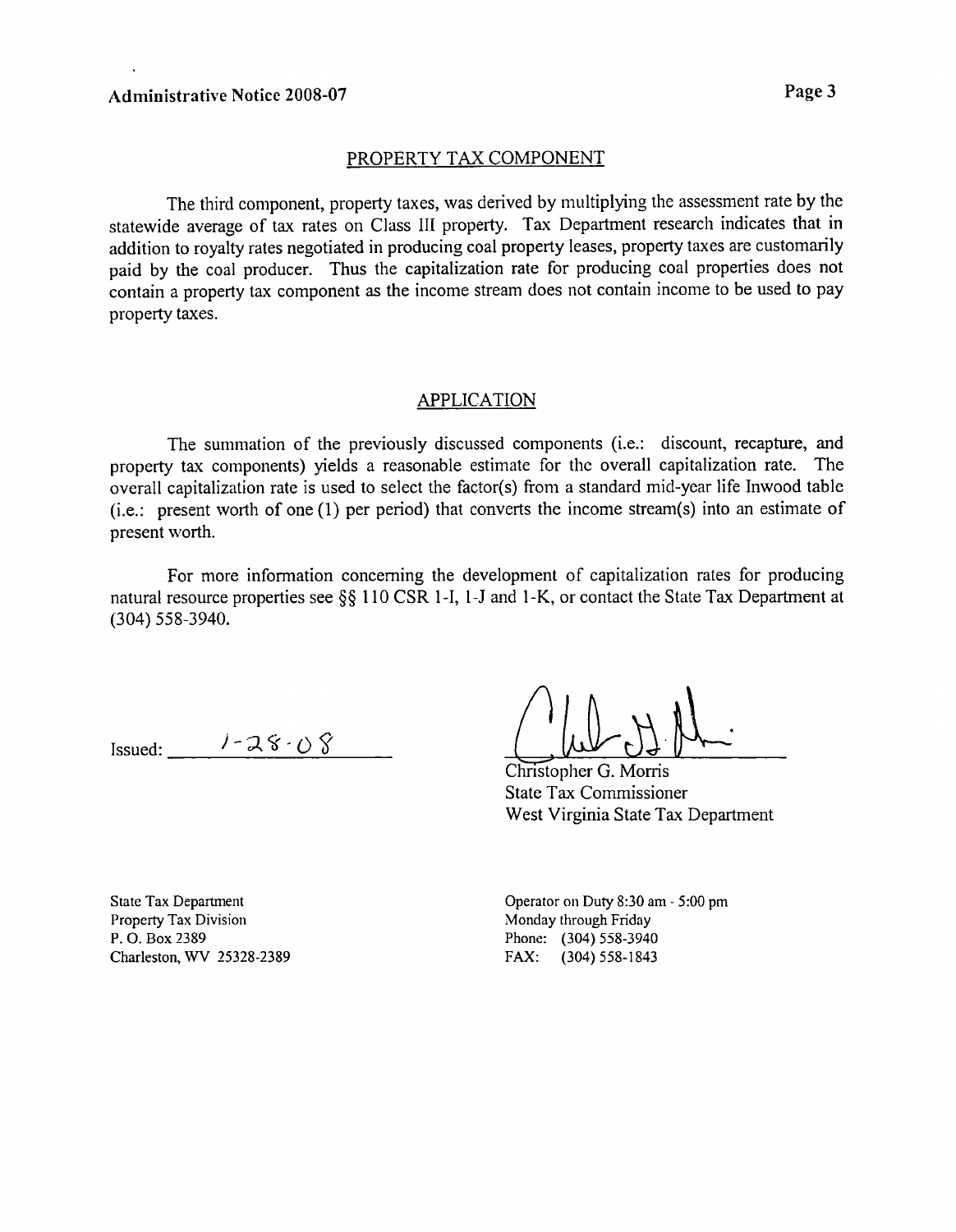# **COAL PROPERTIES ANALYSIS**

 $\ddot{\phantom{a}}$ 

 $\ddot{\phantom{a}}$ 

 $\mathcal{L}_{\mathcal{A}}$ 

**Tax** *Yeax-* **2008** 

 $\ddot{\phantom{0}}$ 

September 4,2007 Virgil T. Helton State Tax Commissioner Department of Revenue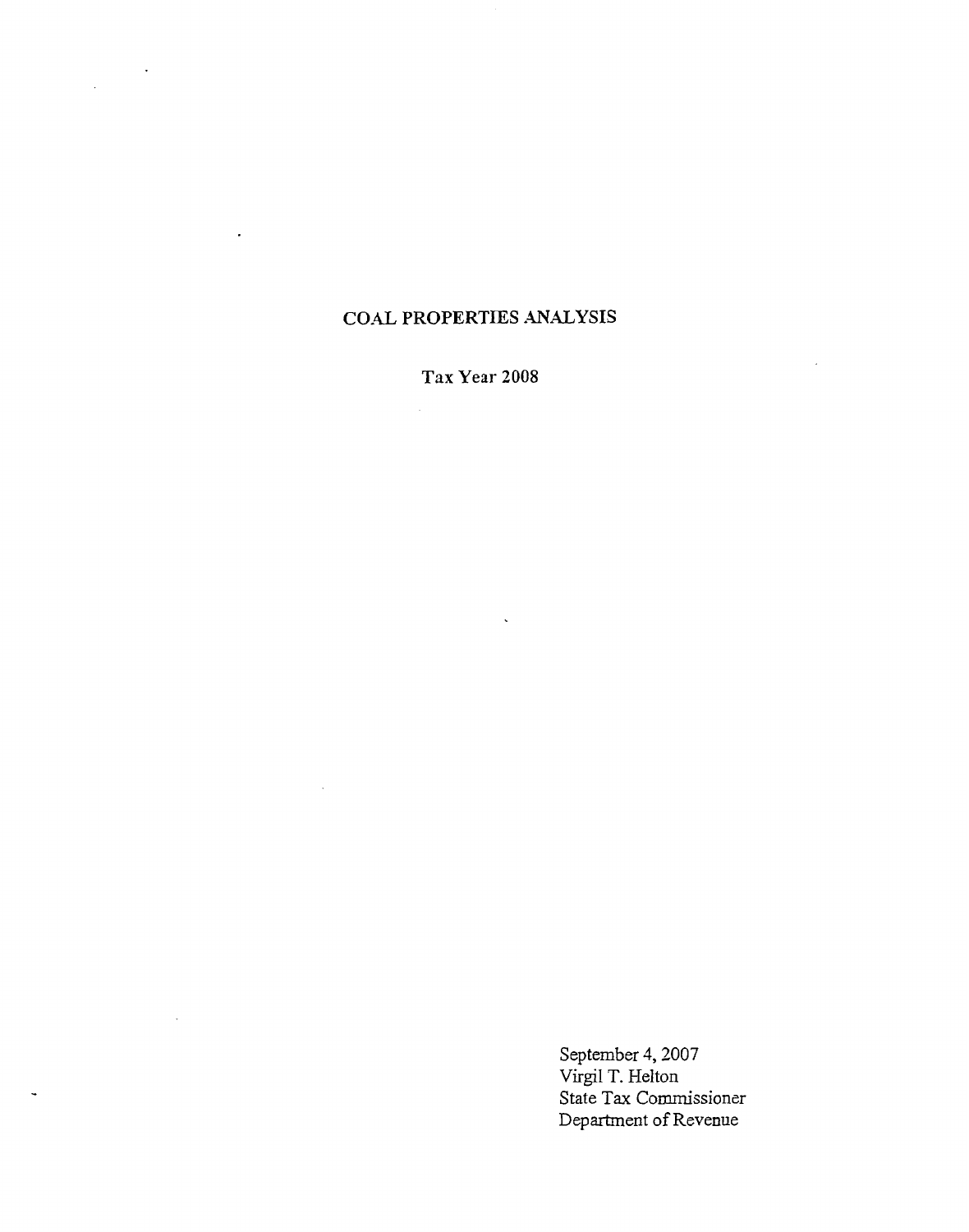# **COAL CAPITALIZATION KATE**

 $\mathcal{L}^{\text{max}}_{\text{max}}$ 

 $\ddot{\phantom{a}}$ 

## Capitalization Rate Analvsis and Results:

In developing a capitalization rate for use in valuing specific income-producing properties consideration is given to the three approaches generally employed in estimating a discount rate. As a matter of practicality, the Bands-of -Investment and Summation Technique approaches are utilized in establishing discount rates for active coal. Data for analysis has been derived in accordance? with currsnt Legislative Rule Title **1 10,** Series **1** I.

| Safe Rate              |                            | 90 day Treasury Bills                                             |                          |                                                      | Safe Rate               |                                                                            |                                                                         |
|------------------------|----------------------------|-------------------------------------------------------------------|--------------------------|------------------------------------------------------|-------------------------|----------------------------------------------------------------------------|-------------------------------------------------------------------------|
|                        | January                    | December                                                          | 2006                     |                                                      | 4.850%                  |                                                                            |                                                                         |
|                        | January                    | December                                                          | 2005                     |                                                      | 3.210%                  |                                                                            |                                                                         |
|                        | January                    | December                                                          | 2004                     |                                                      | 1.400%                  |                                                                            |                                                                         |
| Risk Rate              |                            | Interest differential between Loan Rate and 90 day Treasury Bills |                          |                                                      |                         |                                                                            |                                                                         |
|                        | Loan Rate*                 |                                                                   |                          | Debt Risk Rate                                       |                         |                                                                            |                                                                         |
|                        | 2006                       | 9.96%                                                             |                          | 5.110%                                               |                         |                                                                            |                                                                         |
|                        | 2005                       | 8.19%                                                             |                          | 4.980%                                               |                         |                                                                            |                                                                         |
|                        | 2004                       | 6.34%                                                             |                          | 4.940%                                               |                         |                                                                            |                                                                         |
|                        |                            | *Prime plus 2%                                                    |                          |                                                      |                         |                                                                            |                                                                         |
| Equity                 |                            | Differential between Equity Rates and 90 day Treasury Bills       |                          |                                                      |                         |                                                                            |                                                                         |
|                        | Equity Rate**              |                                                                   |                          |                                                      | <b>Equity Risk Rate</b> |                                                                            |                                                                         |
|                        | 2006                       | $[13.0\%/1-.30)]-4.85$                                            |                          |                                                      | 13.721%                 |                                                                            |                                                                         |
|                        | 2005                       | [13.0%/(1-.30)]-3.21                                              |                          |                                                      | 15.361%                 |                                                                            |                                                                         |
|                        | 2004                       |                                                                   | $[12.75\%/1-.30] - 1.40$ |                                                      | 16.814%                 |                                                                            |                                                                         |
|                        |                            |                                                                   |                          |                                                      |                         | ** Moody's Handbook on Common Stocks and Value Line Investment Analysis    |                                                                         |
|                        |                            |                                                                   |                          |                                                      |                         |                                                                            |                                                                         |
|                        | <b>Composite Risk Rate</b> |                                                                   |                          |                                                      |                         |                                                                            | Loan and Equity Rates weighted by industry estimated capital structure. |
|                        | <b>Equity Rate</b>         |                                                                   | Debt Rate                |                                                      | <b>Composite Risk</b>   |                                                                            |                                                                         |
| 2006                   | 8.233%                     |                                                                   | 2.044%                   |                                                      | 10.277%                 |                                                                            |                                                                         |
| 2005                   | 9.217%                     |                                                                   | 1.992%                   |                                                      | 11.209%                 |                                                                            |                                                                         |
| 2004                   | 10.089%                    |                                                                   | 1.976%                   |                                                      | 12.065%                 |                                                                            |                                                                         |
|                        | Note: Debt equity Ratio    |                                                                   | Debt                     | 40%                                                  | Equity                  | 60%                                                                        |                                                                         |
|                        | <b>Non Liquidity Rate</b>  |                                                                   |                          |                                                      |                         | Interest differential between a 90 day Treasury Bill and a 1 year Treasury |                                                                         |
|                        |                            |                                                                   |                          |                                                      |                         | Bill which reflects a reasonable time necessary to sell active property.   |                                                                         |
|                        |                            |                                                                   |                          |                                                      | $1yr$ T Bill            | 90 d T Bill                                                                | Non Liquidity Rate                                                      |
|                        | January                    | December                                                          | 2006                     |                                                      | 4.930%                  | 4.850%                                                                     | 0.080%                                                                  |
|                        |                            | January December                                                  | 2005                     |                                                      | 3.620%                  | 3.210%                                                                     | 0.410%                                                                  |
|                        |                            | January December                                                  | 2004                     |                                                      | 1.890%                  | 1.400%                                                                     | 0.490%                                                                  |
| <b>Management Rate</b> |                            |                                                                   |                          | Charges for the management of investment portfolios. |                         |                                                                            |                                                                         |
|                        | Fixed Rate (by Rule)       |                                                                   |                          | 0.500%                                               |                         |                                                                            |                                                                         |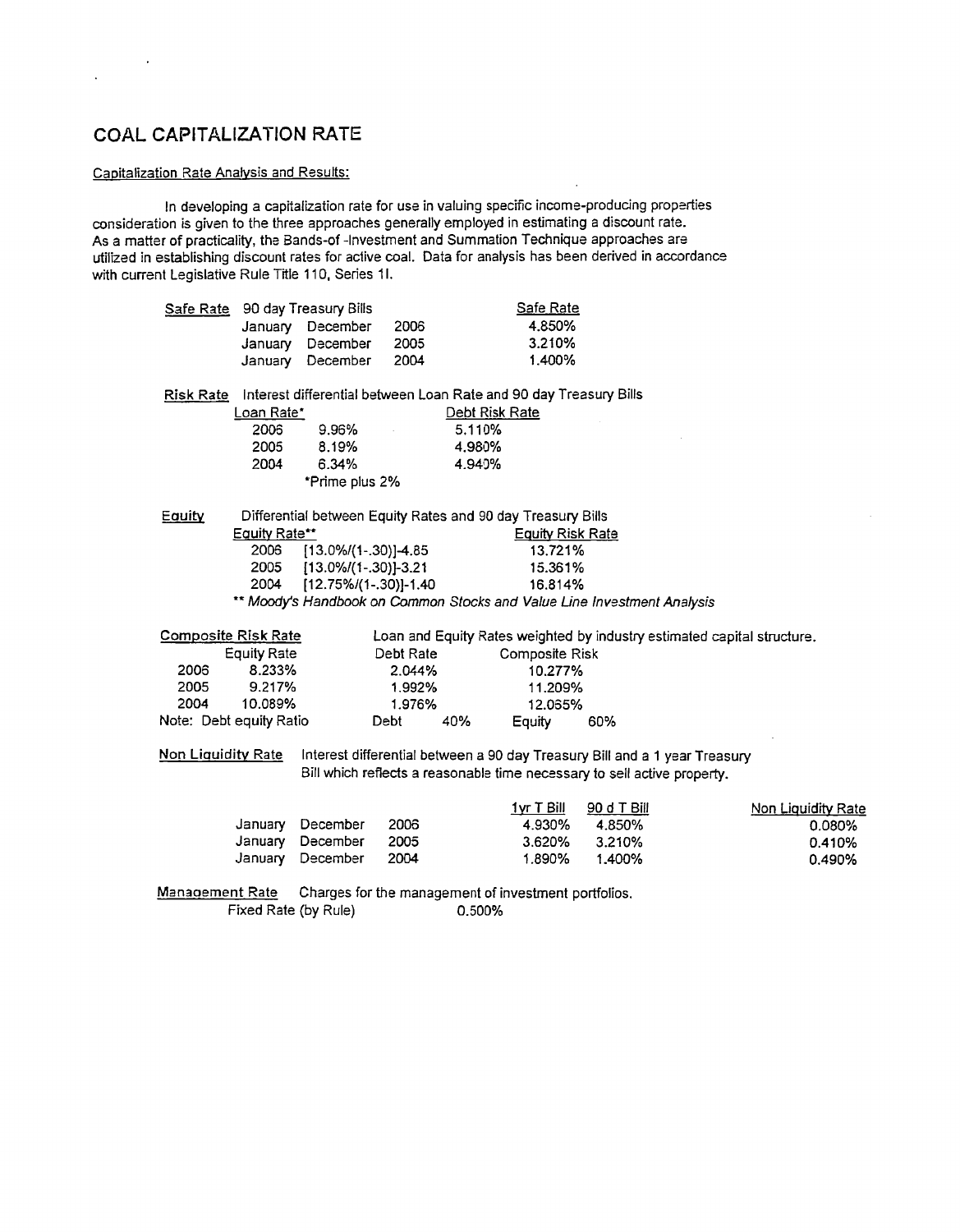| Inflation Rate             |                    |                     |            |                                                                           |            |
|----------------------------|--------------------|---------------------|------------|---------------------------------------------------------------------------|------------|
|                            | January            | December            | 2006       | 2.500%                                                                    |            |
|                            | January            | December            | 2005       | 3.400%                                                                    |            |
|                            | January            | December            | 2004       | 3.300%                                                                    |            |
| <b>Capitalization Rate</b> |                    |                     |            | Since the valuation of active coal property is predicated on a three year |            |
|                            |                    |                     |            | production average, the capitalization rate is considered in a similar    |            |
|                            |                    |                     | manner.    |                                                                           |            |
|                            |                    |                     | 2006       | 2005                                                                      | 2004       |
|                            | Inflation Rate     |                     | $-2.500\%$ | $-3.400%$                                                                 | $-3.300\%$ |
|                            | Safe Rate          |                     | 4.850%     | 3.210%                                                                    | 1.400%     |
|                            |                    | Composite Risk Rate | 10.277%    | 11.209%                                                                   | 12.065%    |
|                            | Non Liquidity Rate |                     | $0.080\%$  | 0.410%                                                                    | 0.490%     |
|                            | Management Rate    |                     | 0.500%     | $0.500\%$                                                                 | $0.500\%$  |
|                            | Total              |                     | 13.207%    | 11.929%                                                                   | 11.155%    |

Three Yr Average: 12.097 Rounded to: 12.10%

 $\ddot{\phantom{0}}$ 

 $\bar{\mathcal{A}}$ 

 $\sim$ 

 $\ddot{\phantom{0}}$ 

| CAPITALIZATION RATE - 12.1% |       |             |       |  |
|-----------------------------|-------|-------------|-------|--|
| MULTIPLIERS:                | %     |             | %     |  |
| 1YR                         | 0.944 | 9YR         | 5.62  |  |
| 2YR                         | 1.787 | 10YR        | 5.958 |  |
| 3YR                         | 2.539 | <b>11YR</b> | 6.259 |  |
| 4YR                         | 3.209 | 12YR        | 6.528 |  |
| 5YR                         | 3.807 | 13YR        | 6.768 |  |
| 6YR                         | 4.341 | 14YR        | 6.932 |  |
| 7YR                         | 4.817 | 15YR        | 7.173 |  |
| 8YR                         | 5.241 |             |       |  |

 $\bar{z}$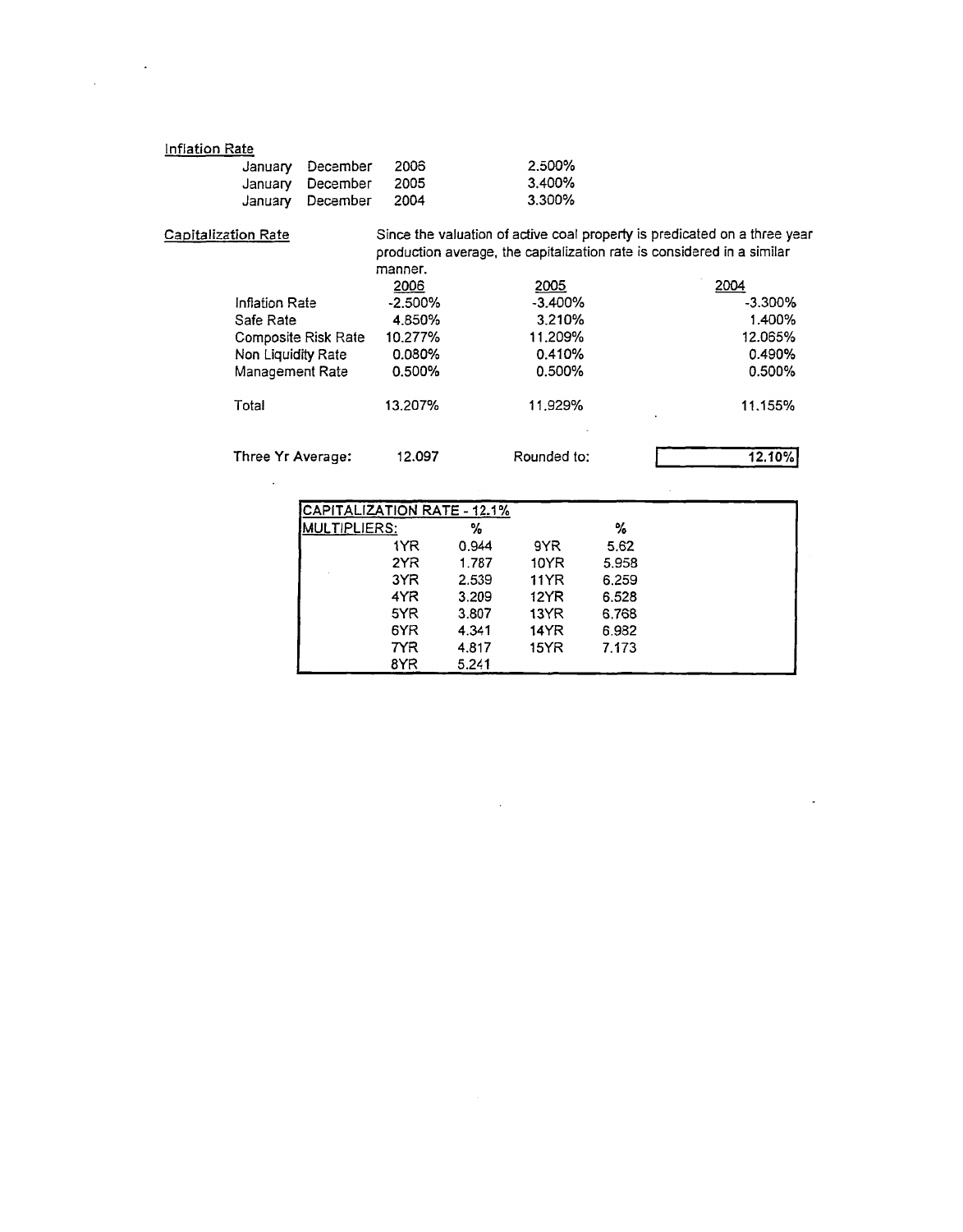# **OIL** AND **GAS PROPERTIES ANALYSIS**

 $\mathcal{L}^{\text{max}}_{\text{max}}$  and  $\mathcal{L}^{\text{max}}_{\text{max}}$ 

 $\frac{1}{\sqrt{2}}\left(\frac{1}{\sqrt{2}}\right)^{2}+\frac{1}{\sqrt{2}}\left(\frac{1}{\sqrt{2}}\right)^{2}$ 

**Tax Year 2008** 

September 4, 2007 Virgil T. Helton State **Tax** Commissioner Department of Revenue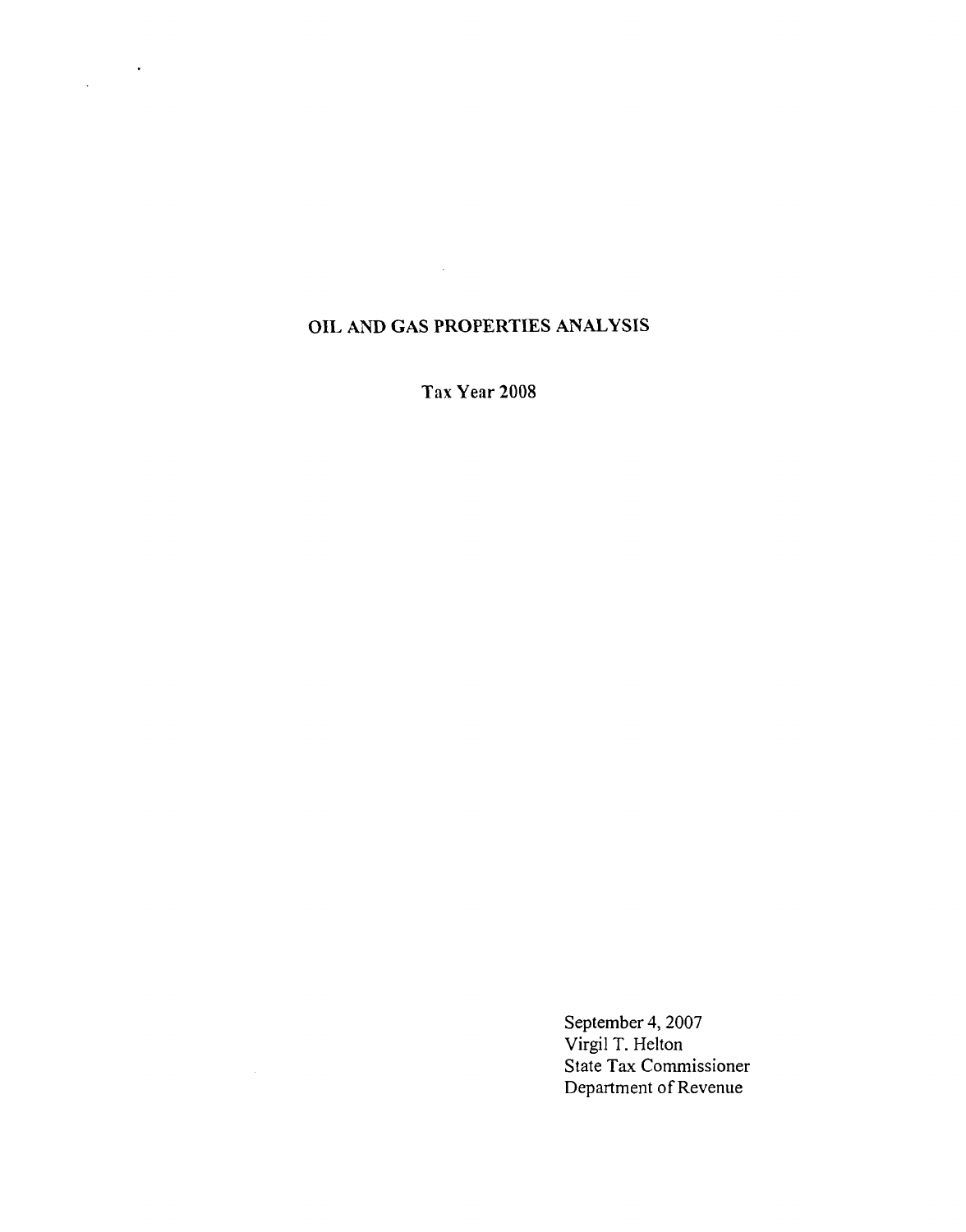# I **OIL AND GAS** I TY **<sup>2008</sup>**

 $\ddot{\phantom{a}}$ 

#### Capitalization Rate Analysis and Results:

In developing a capitalization rate for use in valuing specific income-producing properties considerabon is given to the three approaches generally employed in estimating a discount rate. As a matter of practicality, the Bands-of -Investment and Summation Technique approaches are utilized in establishing discount rates for producing oil and gas properties. Data for analysis has been derived in accordance with current Legislative Rule Title 110, Series 1J.

| Safe Rate                  |                         | (3-Month Constant Maturity Interest Rates)                                             |      |                  |                   |                                                                                              |     |                    |
|----------------------------|-------------------------|----------------------------------------------------------------------------------------|------|------------------|-------------------|----------------------------------------------------------------------------------------------|-----|--------------------|
|                            | January                 | December                                                                               | 2006 |                  | 4.8483%           |                                                                                              |     |                    |
|                            |                         |                                                                                        |      |                  |                   |                                                                                              |     |                    |
|                            |                         |                                                                                        |      |                  |                   |                                                                                              |     |                    |
| <b>Risk Rate</b>           |                         | (Interest differential between Loan Rate and 3-Month Constant Maturity Interest Rates) |      |                  |                   |                                                                                              |     |                    |
|                            | Loan Rate*              |                                                                                        |      | <u>Risk Rate</u> |                   |                                                                                              |     |                    |
|                            | 2006                    | 9.9575%                                                                                |      | 5.11%            |                   |                                                                                              |     |                    |
|                            |                         | *Prime plus 2%                                                                         |      |                  |                   |                                                                                              |     |                    |
| Equity                     |                         | (Differential between Equity Rates and 3-Month Constant Maturity Interest Rates)       |      |                  |                   |                                                                                              |     |                    |
|                            | Equity Rate**           |                                                                                        |      |                  | Safe Rate         |                                                                                              |     |                    |
|                            | 2006                    | [12.5%/(1-.37)]-1.048483                                                               |      |                  | 14.993%           |                                                                                              |     |                    |
|                            |                         | ** Moody's Handbook on Common Stocks and Value Line Investment Analysis                |      |                  |                   |                                                                                              |     |                    |
|                            |                         |                                                                                        |      |                  |                   |                                                                                              |     |                    |
| <b>Composite Risk Rate</b> |                         |                                                                                        |      |                  |                   | Loan and Equity Rates weighted by industry estimated capital structure.                      |     |                    |
|                            |                         | <b>Equity Rate</b>                                                                     |      | Debt Rate        |                   | Composite Risk                                                                               |     |                    |
|                            | 2006                    | 9.7454%                                                                                |      | 1.788%           |                   | 12.141%                                                                                      |     |                    |
|                            | Note: Debt equity Ratio |                                                                                        |      | Debt             | 35%               | Equity                                                                                       | 65% |                    |
|                            |                         | *** Effective severance tax adjustment                                                 |      |                  | 0.95              |                                                                                              |     |                    |
|                            |                         |                                                                                        |      |                  |                   |                                                                                              |     |                    |
| <b>Non Liquidity Rate</b>  |                         |                                                                                        |      |                  |                   | Interest differential between 3-month Constant Maturity Interest Rates and a 1 year Constant |     |                    |
|                            |                         |                                                                                        |      |                  |                   | Maturity Interest Rates which reflects a reasonable time necessary to sell active property.  |     |                    |
|                            |                         |                                                                                        |      |                  | <u>1vr T Bill</u> | 90 day T Bill                                                                                |     | Non Liquidity Rate |
|                            | January                 | December                                                                               | 2006 |                  | 4.9328%           | 4.8483%                                                                                      |     | 0.084%             |
|                            |                         |                                                                                        |      |                  |                   |                                                                                              |     |                    |
| <b>Management Rate</b>     |                         | Charges for the management of investment portfolios.                                   |      |                  |                   |                                                                                              |     |                    |
|                            | Fixed Rate (by Rule)    |                                                                                        |      | 0.500%           |                   |                                                                                              |     |                    |
|                            |                         |                                                                                        |      |                  |                   |                                                                                              |     |                    |
| <b>Property Tax Rate</b>   |                         | Sixty percent (60%) of State average Class III property tax rate.                      |      |                  |                   |                                                                                              |     |                    |
|                            |                         | 2006                                                                                   |      | 60% of 2.21=     |                   | 1.326%                                                                                       |     |                    |
|                            |                         |                                                                                        |      |                  |                   |                                                                                              |     |                    |
| Inflation Rate             |                         |                                                                                        |      |                  |                   |                                                                                              |     |                    |
|                            | January                 | December                                                                               | 2006 |                  | 2.5%              |                                                                                              |     |                    |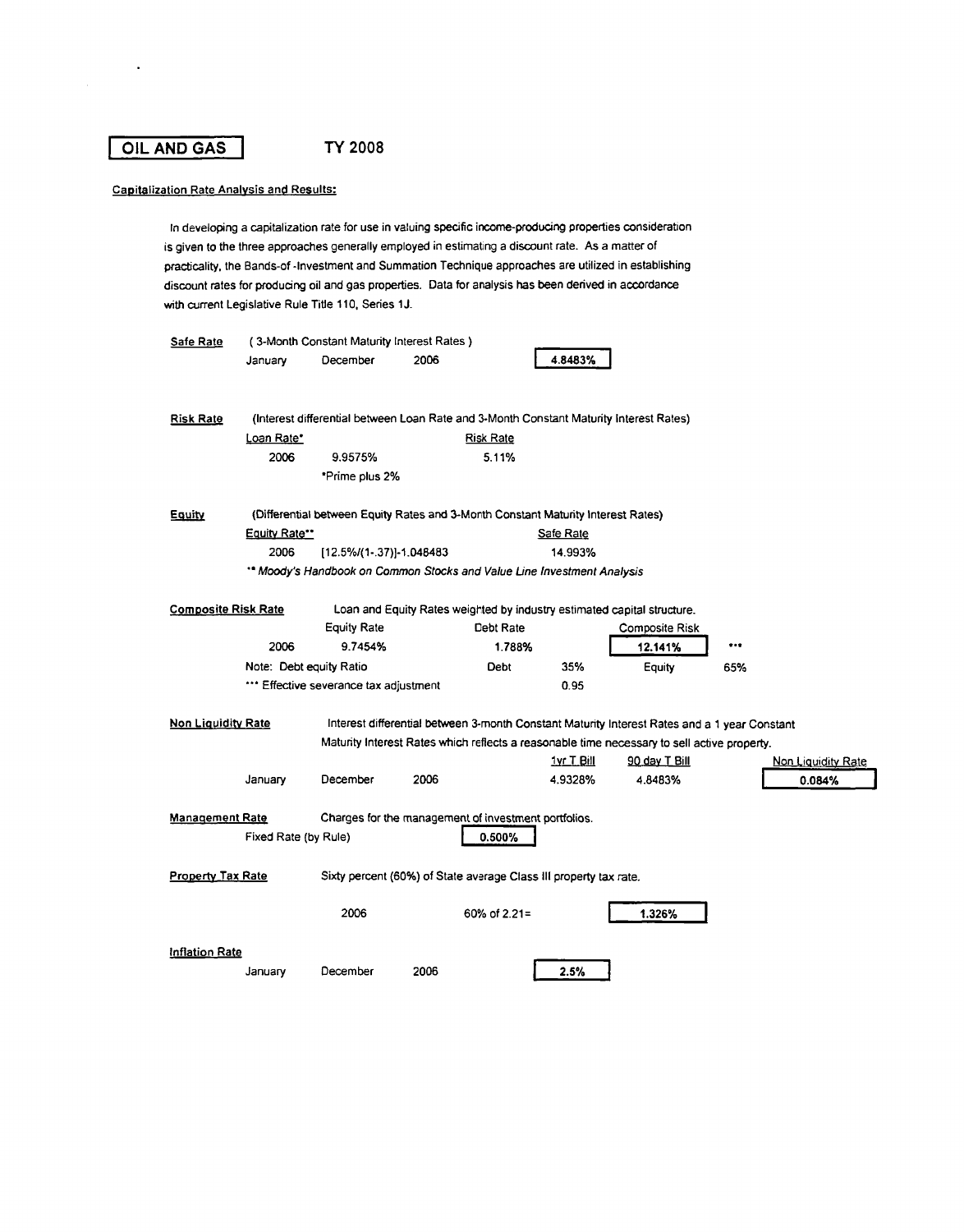$\ddot{\phantom{0}}$ 

 $\bar{\mathbf{r}}$ 

Capitalization Rate Since the valuation of oil and gas property is predicated on a three year **production** , **the capitalization rate will be considered in a similar manner.** 

| ı Rate                     |            |           |            | Since the valuation of oil and gas property is predicated on a three year<br>production, the capitalization rate will be considered in a similar manner. |
|----------------------------|------------|-----------|------------|----------------------------------------------------------------------------------------------------------------------------------------------------------|
|                            | 2006       | 2005      | 2004       |                                                                                                                                                          |
| <b>Inflation Rate</b>      | $-2.500\%$ | $-3.400%$ | $-3.300\%$ |                                                                                                                                                          |
| Safe Rate                  | 4.848%     | 3.213%    | 1.395%     |                                                                                                                                                          |
| <b>Composite Risk Rate</b> | 12.141%    | 13.210%   | 14.172%    |                                                                                                                                                          |
| <b>Non Liquidity Rate</b>  | 0.084%     | 0.406%    | 0.492%     |                                                                                                                                                          |
| <b>Management Rate</b>     | 0.500%     | 0.500%    | 0.500%     |                                                                                                                                                          |
| <b>Property Tax Rate</b>   | 1.326%     | 1.344%    | 1.356%     |                                                                                                                                                          |
| Total                      | 16.399%    | 15.273%   | 14.615%    |                                                                                                                                                          |
|                            | 50.000%    | 33.333%   | 16.667%    |                                                                                                                                                          |
|                            | 8.200%     | 5.091%    | 2.436%     | 15.727%                                                                                                                                                  |

**Capitalization Rate Rounded to:** 

#### **MULTIPLIERS FOR 15.75 MID-YEAR LIFE (ANNUALLY)**

|             | Capitalization Rate Rounded to: |                                                      | 15.75%   |
|-------------|---------------------------------|------------------------------------------------------|----------|
|             |                                 | <u>JLTIPLIERS FOR 15.75 MID-YEAR LIFE (ANNUALLY)</u> |          |
| <b>YEAR</b> |                                 | <b>YEAR</b>                                          |          |
| 1           | 0.929479                        | 21                                                   | 0.049868 |
| 2           | 0.803005                        | 22                                                   | 0.043082 |
| 3           | 0.693741                        | 23                                                   | 0.037220 |
| 4           | 0.599344                        | 24                                                   | 0.032156 |
| 5           | 0.517792                        | 25                                                   | 0.027780 |
| 6           | 0.447337                        | 26                                                   | 0.024000 |
| 7           | 0.386468                        | 27                                                   | 0.020734 |
| 8           | 0.333882                        | 28                                                   | 0.017913 |
| 9           | 0.288451                        | 29                                                   | 0.015476 |
| 10          | 0.249201                        | 30                                                   | 0.013370 |
| 11          | 0.215293                        | 31                                                   | 0.011551 |
| 12          | 0.185998                        | 32                                                   | 0.009979 |
| 13          | 0.160690                        | 33                                                   | 0.008621 |
| 14          | 0.138825                        | 34                                                   | 0.007448 |
| 15          | 0.119935                        | 35                                                   | 0.006435 |
| 16          | 0.103615                        | 36                                                   | 0.005559 |
| 17          | 0.089517                        | 37                                                   | 0.004803 |
| 18          | 0.077336                        | 38                                                   | 0.004149 |
| 19          | 0.066813                        | 39                                                   | 0.003585 |
| 20          | 0.057722                        | 40                                                   | 0.003097 |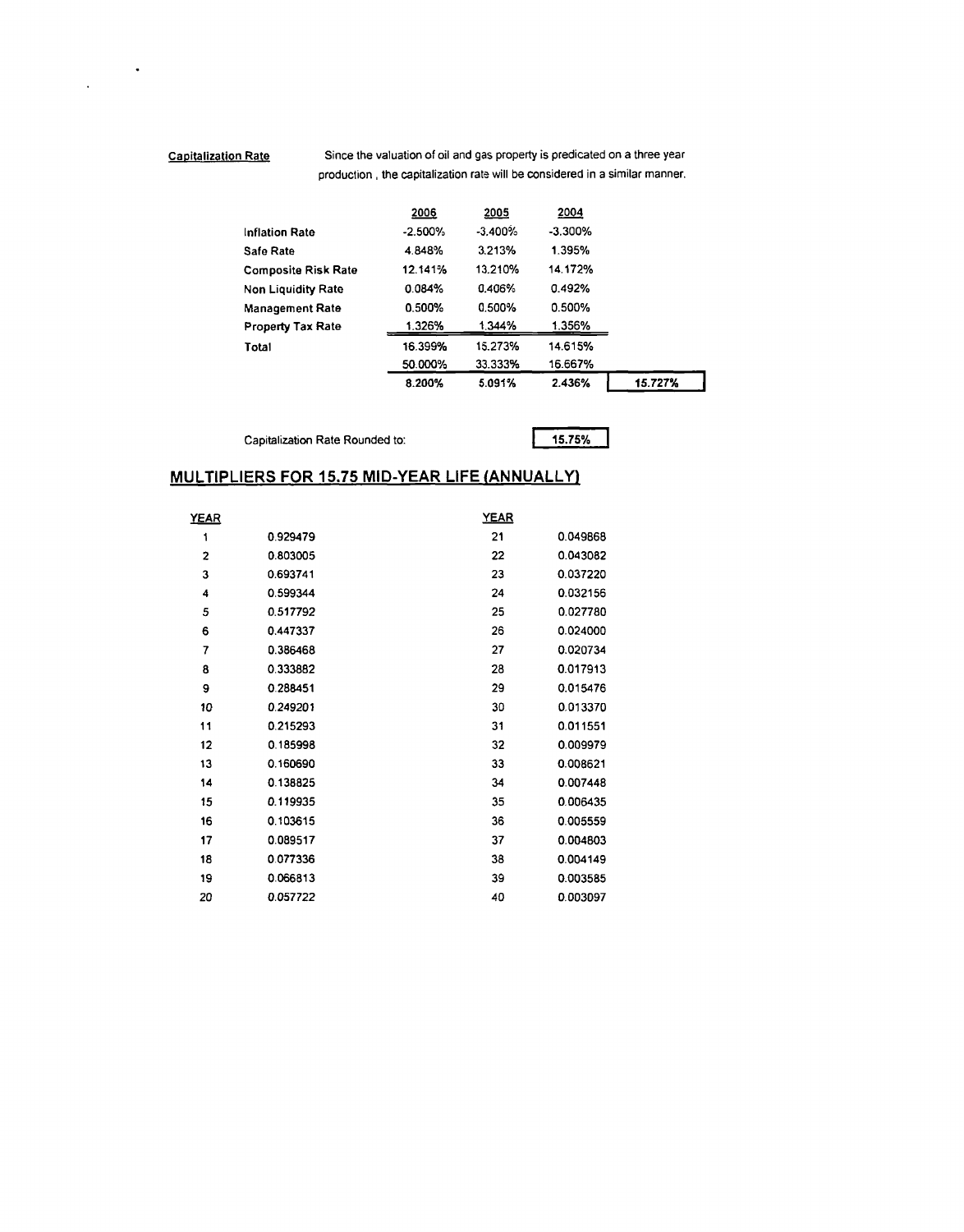# **OTHER MINED MINERAL PROPERTY ANALYSIS**

 $\sim 10^{-1}$ 

 $\sim$ 

 $\mathbb{Z}_2$ 

 $\ddot{\phantom{a}}$ 

**Tax Year 2008** 

 $\ddot{\phantom{a}}$ 

September 4,2007 Virgil T. Helton State Tax Commissioner Department of Revenue

 $\mathcal{A}^{\mathcal{A}}$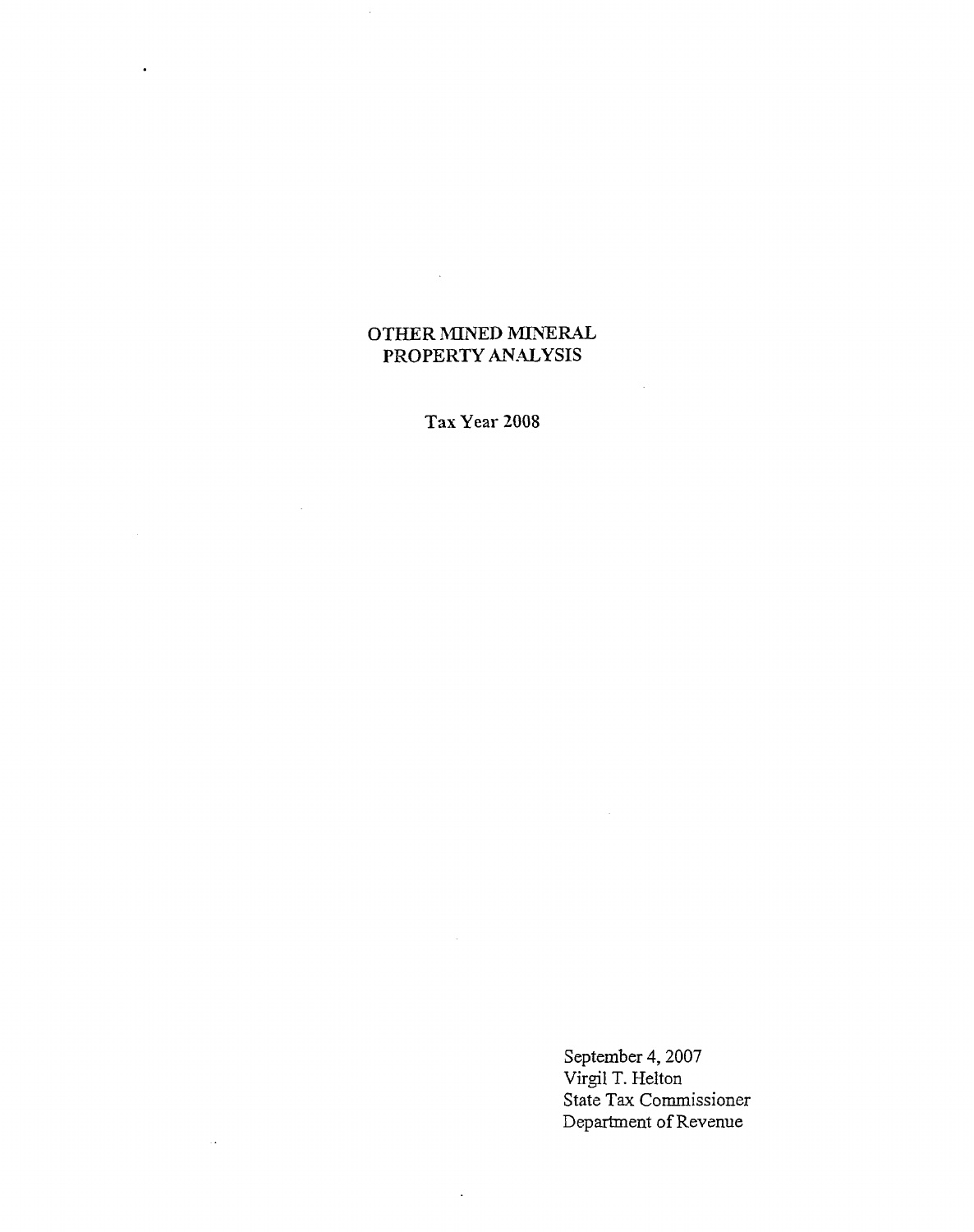# OTHER MINED MINERALS CAPITALIZATION RATE

#### Capitalization Rate Analysis and Results:

 $\bullet$ 

In developing a capitalization rate for use in valuing specific income-producing properties consideration is given to the three approaches generally employed in estimating a discount rate. As a matter of practicality, the Bands-of -Investment and Summation Technique approaches are utilized in establishing discount rates for active coal. Data for analysis has been derived in accordance with current Legislative Rule Title 110, Series 1k.

| January<br>December<br>2006<br>4.850%<br>January<br>December<br>2005<br>3.210%<br>January<br>December<br>2004<br>1.400%<br>Risk Rate Interest differential between Loan Rate and 90 day Treasury Bills<br>Loan Rate*<br>Debt Risk Rate<br>2006<br>9.96%<br>5.110%<br>2005<br>8.19%<br>4.980%<br>2004<br>6.34%<br>4.940%<br>*Prime plus 2%<br>Eauity<br>Differential between Equity Rates and 90 day Treasury Bills<br>Equity Rate**<br><b>Equity Risk Rate</b><br>2006<br>$[12.75\%/1-.32]$ ]-4.85<br>13.900%<br>2005<br>$[12.5\%/1-.32]$ -3.21<br>15.172%<br>2004<br>$[12.5\%/1-.32]$ -1.40<br>16.982%<br>** Moody's Handbook on Common Stocks and Value Line Investment Analysis<br><b>Composite Risk Rate</b><br>Loan and Equity Rates weighted by industry estimated capital structure.<br>Debt Rate<br><b>Equity Rate</b><br>Composite Risk<br>2006<br>9.730%<br>1.533%<br>11.263%<br>2005<br>10.621%<br>1.494%<br>12.115%<br>2004<br>11.039%<br>1.729%<br>12.768%<br>Note: Debt equity Ratio<br>30%<br>Debt.<br>70%<br>Equity<br><b>Non Liguidity Rate</b><br>Interest differential between 90 day Treasury Bills and a 1 year Treasury<br>Bill which reflects a reasonable time necessary to sell active property.<br>90 d T Bill<br><u>1yr T Bill</u><br><b>Non Liquidity Rate</b><br>January<br>December<br>2006<br>4.930%<br>4.850%<br>0.080%<br>December<br>January<br>2005<br>3.620%<br>3.210%<br>0.410%<br>December<br>January<br>2004<br>1.890%<br>1.400%<br>0.490%<br>Management Rate<br>Charges for the management of investment portfolios.<br>Fixed Rate (by Rule)<br>0.500% | Safe Rate 90 day Treasury Bills |  | Safe Rate |  |
|------------------------------------------------------------------------------------------------------------------------------------------------------------------------------------------------------------------------------------------------------------------------------------------------------------------------------------------------------------------------------------------------------------------------------------------------------------------------------------------------------------------------------------------------------------------------------------------------------------------------------------------------------------------------------------------------------------------------------------------------------------------------------------------------------------------------------------------------------------------------------------------------------------------------------------------------------------------------------------------------------------------------------------------------------------------------------------------------------------------------------------------------------------------------------------------------------------------------------------------------------------------------------------------------------------------------------------------------------------------------------------------------------------------------------------------------------------------------------------------------------------------------------------------------------------------------------------------------|---------------------------------|--|-----------|--|
|                                                                                                                                                                                                                                                                                                                                                                                                                                                                                                                                                                                                                                                                                                                                                                                                                                                                                                                                                                                                                                                                                                                                                                                                                                                                                                                                                                                                                                                                                                                                                                                                |                                 |  |           |  |
|                                                                                                                                                                                                                                                                                                                                                                                                                                                                                                                                                                                                                                                                                                                                                                                                                                                                                                                                                                                                                                                                                                                                                                                                                                                                                                                                                                                                                                                                                                                                                                                                |                                 |  |           |  |
|                                                                                                                                                                                                                                                                                                                                                                                                                                                                                                                                                                                                                                                                                                                                                                                                                                                                                                                                                                                                                                                                                                                                                                                                                                                                                                                                                                                                                                                                                                                                                                                                |                                 |  |           |  |
|                                                                                                                                                                                                                                                                                                                                                                                                                                                                                                                                                                                                                                                                                                                                                                                                                                                                                                                                                                                                                                                                                                                                                                                                                                                                                                                                                                                                                                                                                                                                                                                                |                                 |  |           |  |
|                                                                                                                                                                                                                                                                                                                                                                                                                                                                                                                                                                                                                                                                                                                                                                                                                                                                                                                                                                                                                                                                                                                                                                                                                                                                                                                                                                                                                                                                                                                                                                                                |                                 |  |           |  |
|                                                                                                                                                                                                                                                                                                                                                                                                                                                                                                                                                                                                                                                                                                                                                                                                                                                                                                                                                                                                                                                                                                                                                                                                                                                                                                                                                                                                                                                                                                                                                                                                |                                 |  |           |  |
|                                                                                                                                                                                                                                                                                                                                                                                                                                                                                                                                                                                                                                                                                                                                                                                                                                                                                                                                                                                                                                                                                                                                                                                                                                                                                                                                                                                                                                                                                                                                                                                                |                                 |  |           |  |
|                                                                                                                                                                                                                                                                                                                                                                                                                                                                                                                                                                                                                                                                                                                                                                                                                                                                                                                                                                                                                                                                                                                                                                                                                                                                                                                                                                                                                                                                                                                                                                                                |                                 |  |           |  |
|                                                                                                                                                                                                                                                                                                                                                                                                                                                                                                                                                                                                                                                                                                                                                                                                                                                                                                                                                                                                                                                                                                                                                                                                                                                                                                                                                                                                                                                                                                                                                                                                |                                 |  |           |  |
|                                                                                                                                                                                                                                                                                                                                                                                                                                                                                                                                                                                                                                                                                                                                                                                                                                                                                                                                                                                                                                                                                                                                                                                                                                                                                                                                                                                                                                                                                                                                                                                                |                                 |  |           |  |
|                                                                                                                                                                                                                                                                                                                                                                                                                                                                                                                                                                                                                                                                                                                                                                                                                                                                                                                                                                                                                                                                                                                                                                                                                                                                                                                                                                                                                                                                                                                                                                                                |                                 |  |           |  |
|                                                                                                                                                                                                                                                                                                                                                                                                                                                                                                                                                                                                                                                                                                                                                                                                                                                                                                                                                                                                                                                                                                                                                                                                                                                                                                                                                                                                                                                                                                                                                                                                |                                 |  |           |  |
|                                                                                                                                                                                                                                                                                                                                                                                                                                                                                                                                                                                                                                                                                                                                                                                                                                                                                                                                                                                                                                                                                                                                                                                                                                                                                                                                                                                                                                                                                                                                                                                                |                                 |  |           |  |
|                                                                                                                                                                                                                                                                                                                                                                                                                                                                                                                                                                                                                                                                                                                                                                                                                                                                                                                                                                                                                                                                                                                                                                                                                                                                                                                                                                                                                                                                                                                                                                                                |                                 |  |           |  |
|                                                                                                                                                                                                                                                                                                                                                                                                                                                                                                                                                                                                                                                                                                                                                                                                                                                                                                                                                                                                                                                                                                                                                                                                                                                                                                                                                                                                                                                                                                                                                                                                |                                 |  |           |  |
|                                                                                                                                                                                                                                                                                                                                                                                                                                                                                                                                                                                                                                                                                                                                                                                                                                                                                                                                                                                                                                                                                                                                                                                                                                                                                                                                                                                                                                                                                                                                                                                                |                                 |  |           |  |
|                                                                                                                                                                                                                                                                                                                                                                                                                                                                                                                                                                                                                                                                                                                                                                                                                                                                                                                                                                                                                                                                                                                                                                                                                                                                                                                                                                                                                                                                                                                                                                                                |                                 |  |           |  |
|                                                                                                                                                                                                                                                                                                                                                                                                                                                                                                                                                                                                                                                                                                                                                                                                                                                                                                                                                                                                                                                                                                                                                                                                                                                                                                                                                                                                                                                                                                                                                                                                |                                 |  |           |  |
|                                                                                                                                                                                                                                                                                                                                                                                                                                                                                                                                                                                                                                                                                                                                                                                                                                                                                                                                                                                                                                                                                                                                                                                                                                                                                                                                                                                                                                                                                                                                                                                                |                                 |  |           |  |
|                                                                                                                                                                                                                                                                                                                                                                                                                                                                                                                                                                                                                                                                                                                                                                                                                                                                                                                                                                                                                                                                                                                                                                                                                                                                                                                                                                                                                                                                                                                                                                                                |                                 |  |           |  |
|                                                                                                                                                                                                                                                                                                                                                                                                                                                                                                                                                                                                                                                                                                                                                                                                                                                                                                                                                                                                                                                                                                                                                                                                                                                                                                                                                                                                                                                                                                                                                                                                |                                 |  |           |  |
|                                                                                                                                                                                                                                                                                                                                                                                                                                                                                                                                                                                                                                                                                                                                                                                                                                                                                                                                                                                                                                                                                                                                                                                                                                                                                                                                                                                                                                                                                                                                                                                                |                                 |  |           |  |
|                                                                                                                                                                                                                                                                                                                                                                                                                                                                                                                                                                                                                                                                                                                                                                                                                                                                                                                                                                                                                                                                                                                                                                                                                                                                                                                                                                                                                                                                                                                                                                                                |                                 |  |           |  |
|                                                                                                                                                                                                                                                                                                                                                                                                                                                                                                                                                                                                                                                                                                                                                                                                                                                                                                                                                                                                                                                                                                                                                                                                                                                                                                                                                                                                                                                                                                                                                                                                |                                 |  |           |  |
|                                                                                                                                                                                                                                                                                                                                                                                                                                                                                                                                                                                                                                                                                                                                                                                                                                                                                                                                                                                                                                                                                                                                                                                                                                                                                                                                                                                                                                                                                                                                                                                                |                                 |  |           |  |
|                                                                                                                                                                                                                                                                                                                                                                                                                                                                                                                                                                                                                                                                                                                                                                                                                                                                                                                                                                                                                                                                                                                                                                                                                                                                                                                                                                                                                                                                                                                                                                                                |                                 |  |           |  |
|                                                                                                                                                                                                                                                                                                                                                                                                                                                                                                                                                                                                                                                                                                                                                                                                                                                                                                                                                                                                                                                                                                                                                                                                                                                                                                                                                                                                                                                                                                                                                                                                |                                 |  |           |  |
|                                                                                                                                                                                                                                                                                                                                                                                                                                                                                                                                                                                                                                                                                                                                                                                                                                                                                                                                                                                                                                                                                                                                                                                                                                                                                                                                                                                                                                                                                                                                                                                                |                                 |  |           |  |
|                                                                                                                                                                                                                                                                                                                                                                                                                                                                                                                                                                                                                                                                                                                                                                                                                                                                                                                                                                                                                                                                                                                                                                                                                                                                                                                                                                                                                                                                                                                                                                                                |                                 |  |           |  |
|                                                                                                                                                                                                                                                                                                                                                                                                                                                                                                                                                                                                                                                                                                                                                                                                                                                                                                                                                                                                                                                                                                                                                                                                                                                                                                                                                                                                                                                                                                                                                                                                |                                 |  |           |  |
|                                                                                                                                                                                                                                                                                                                                                                                                                                                                                                                                                                                                                                                                                                                                                                                                                                                                                                                                                                                                                                                                                                                                                                                                                                                                                                                                                                                                                                                                                                                                                                                                |                                 |  |           |  |
|                                                                                                                                                                                                                                                                                                                                                                                                                                                                                                                                                                                                                                                                                                                                                                                                                                                                                                                                                                                                                                                                                                                                                                                                                                                                                                                                                                                                                                                                                                                                                                                                |                                 |  |           |  |
|                                                                                                                                                                                                                                                                                                                                                                                                                                                                                                                                                                                                                                                                                                                                                                                                                                                                                                                                                                                                                                                                                                                                                                                                                                                                                                                                                                                                                                                                                                                                                                                                |                                 |  |           |  |
| Inflation Rate                                                                                                                                                                                                                                                                                                                                                                                                                                                                                                                                                                                                                                                                                                                                                                                                                                                                                                                                                                                                                                                                                                                                                                                                                                                                                                                                                                                                                                                                                                                                                                                 |                                 |  |           |  |
| January<br>December<br>2006<br>2.500%                                                                                                                                                                                                                                                                                                                                                                                                                                                                                                                                                                                                                                                                                                                                                                                                                                                                                                                                                                                                                                                                                                                                                                                                                                                                                                                                                                                                                                                                                                                                                          |                                 |  |           |  |
| January December<br>2005<br>3.400%                                                                                                                                                                                                                                                                                                                                                                                                                                                                                                                                                                                                                                                                                                                                                                                                                                                                                                                                                                                                                                                                                                                                                                                                                                                                                                                                                                                                                                                                                                                                                             |                                 |  |           |  |
| January December<br>2004<br>3.300%                                                                                                                                                                                                                                                                                                                                                                                                                                                                                                                                                                                                                                                                                                                                                                                                                                                                                                                                                                                                                                                                                                                                                                                                                                                                                                                                                                                                                                                                                                                                                             |                                 |  |           |  |
|                                                                                                                                                                                                                                                                                                                                                                                                                                                                                                                                                                                                                                                                                                                                                                                                                                                                                                                                                                                                                                                                                                                                                                                                                                                                                                                                                                                                                                                                                                                                                                                                |                                 |  |           |  |
| <b>Property Tax Rate</b><br>Sixty percent (60%) of State average Class III property tax rate.                                                                                                                                                                                                                                                                                                                                                                                                                                                                                                                                                                                                                                                                                                                                                                                                                                                                                                                                                                                                                                                                                                                                                                                                                                                                                                                                                                                                                                                                                                  |                                 |  |           |  |
| December<br>January<br>2006<br>60% of $2.210 =$<br>1.326%                                                                                                                                                                                                                                                                                                                                                                                                                                                                                                                                                                                                                                                                                                                                                                                                                                                                                                                                                                                                                                                                                                                                                                                                                                                                                                                                                                                                                                                                                                                                      |                                 |  |           |  |
| 2005<br>60% of $2.240 =$<br>January<br>December<br>1.344%                                                                                                                                                                                                                                                                                                                                                                                                                                                                                                                                                                                                                                                                                                                                                                                                                                                                                                                                                                                                                                                                                                                                                                                                                                                                                                                                                                                                                                                                                                                                      |                                 |  |           |  |
| December<br>2004<br>January<br>60% of 2.260 =<br>1.356%                                                                                                                                                                                                                                                                                                                                                                                                                                                                                                                                                                                                                                                                                                                                                                                                                                                                                                                                                                                                                                                                                                                                                                                                                                                                                                                                                                                                                                                                                                                                        |                                 |  |           |  |